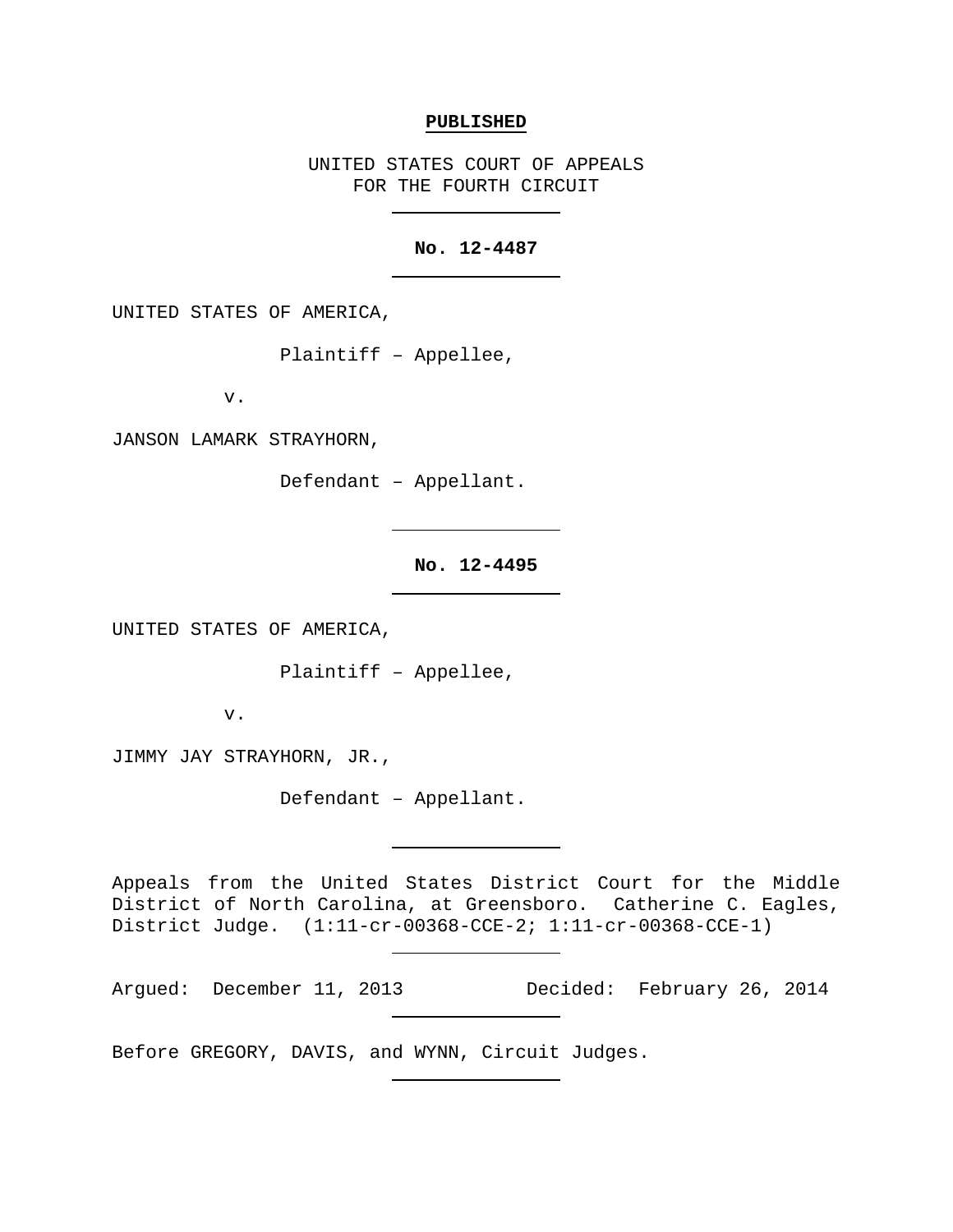Affirmed in part, reversed in part, and vacated and remanded for resentencing by published opinion. Judge Wynn wrote the opinion, in which Judge Gregory and Judge Davis joined.

**ARGUED**: James B. Craven, III, Durham, North Carolina, for Appellants. Andrew Charles Cochran, OFFICE OF THE UNITED STATES<br>ATTORNEY, Greensboro, North Carolina, for Appellee. ON BRIEF: ATTORNEY, Greensboro, North Carolina, for Appellee. Tony E. Rollman, Enka, North Carolina, for Appellant Jimmy Jay Strayhorn, Jr. Ripley Rand, United States Attorney, Graham T. Green, Assistant United States Attorney, OFFICE OF THE UNITED STATES ATTORNEY, Greensboro, North Carolina, for Appellee.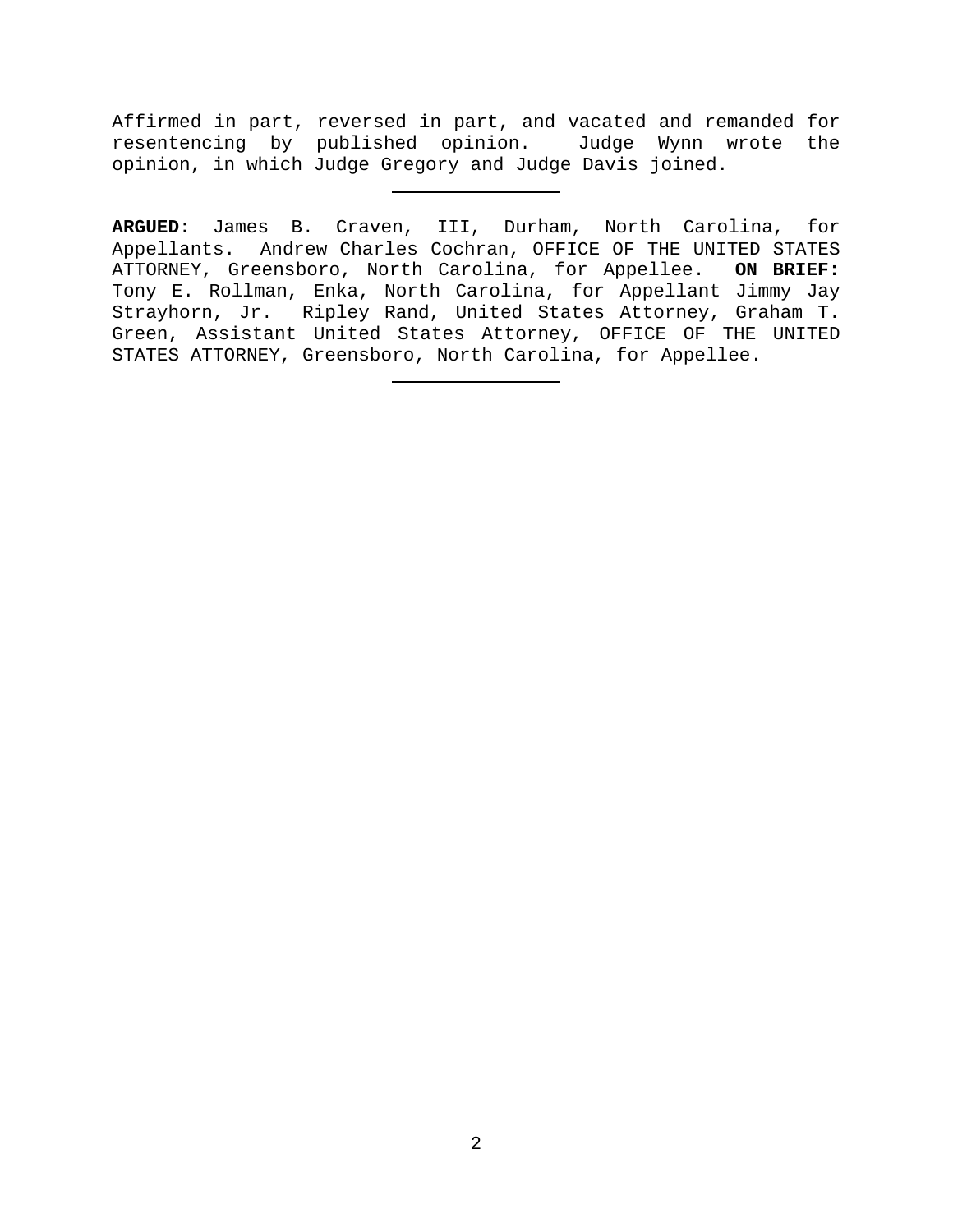WYNN, Circuit Judge:

This appeal arises from the convictions of Janson Strayhorn and Jimmy Strayhorn for the robbery of P & S Coins and a second planned robbery of All American Coins.

Regarding Janson Strayhorn's appeal, we conclude that there was insufficient evidence to convict Janson Strayhorn of robbing P & S Coins. Thus, we hold that the district court erred by denying his motion for judgment of acquittal on the charges related to the P & S Coins robbery. The government did, however, present sufficient evidence to sustain the conspiracy and firearm convictions against Janson Strayhorn relating to the All American Coins robbery.

Regarding Jimmy Strayhorn's appeal, we remand his case for resentencing on the brandishing charge arising from the P & S Coins robbery because the district court failed to instruct the jurors that to convict Jimmy Strayhorn of that offense, they needed to find that he had brandished a gun.

## I.

In August 2010, two men robbed P & S Coins, a store in north Davidson County, North Carolina. The robbers arrived in a cream-colored Cadillac. One of the robbers pulled a revolver on Samuel Sims, the store's owner, while the other robber bound Sims's hands with zip ties and his legs with duct tape. The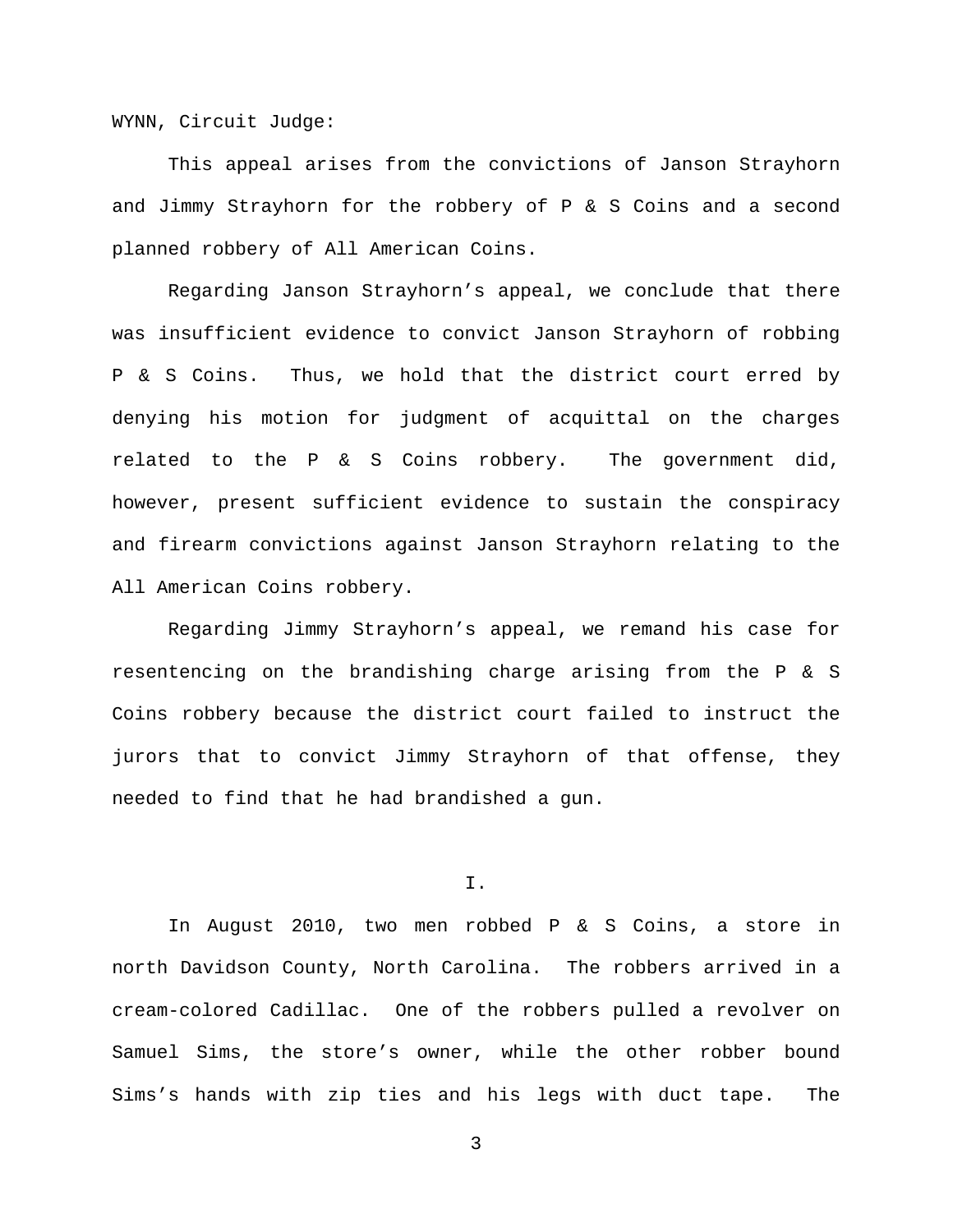robbers took coins from a safe and a Colt Peacemaker revolver from a display case and then left the store.

Starting on October 24, 2010, Jimmy Strayhorn, who had been detained in Guilford County Jail as a suspect for other crimes, placed several phone calls to his girlfriend, Thania Woodcock. The police listened to those calls and learned that Jimmy Strayhorn had asked his brother Janson Strayhorn to rob All American Coins and Collectibles in Butner, North Carolina to raise enough money for Jimmy Strayhorn to post his bond. These calls were forwarded to the Butner police and officers were dispatched to watch All American Coins. Butner police knew from the recorded phone calls that the robbers would likely be driving Woodcock's Cadillac.

On October 29, 2010, Captain Donald Slaughter, a Butner police officer, was patrolling the area around All American Coins in an unmarked police car when he noticed a white Cadillac driving slowly past the store. When the Cadillac neared the unmarked police car, the Cadillac's occupants "slumped down[,]" and the driver "place[d] his hand up over his eyes . . . to conceal his identity . . . ." J.A. 146-47.

Slaughter followed the Cadillac, which sped up and made several turns. Believing that the Cadillac's driver was trying to elude him, Slaughter called in the license plate, confirmed that he was following the targeted Cadillac, and stopped and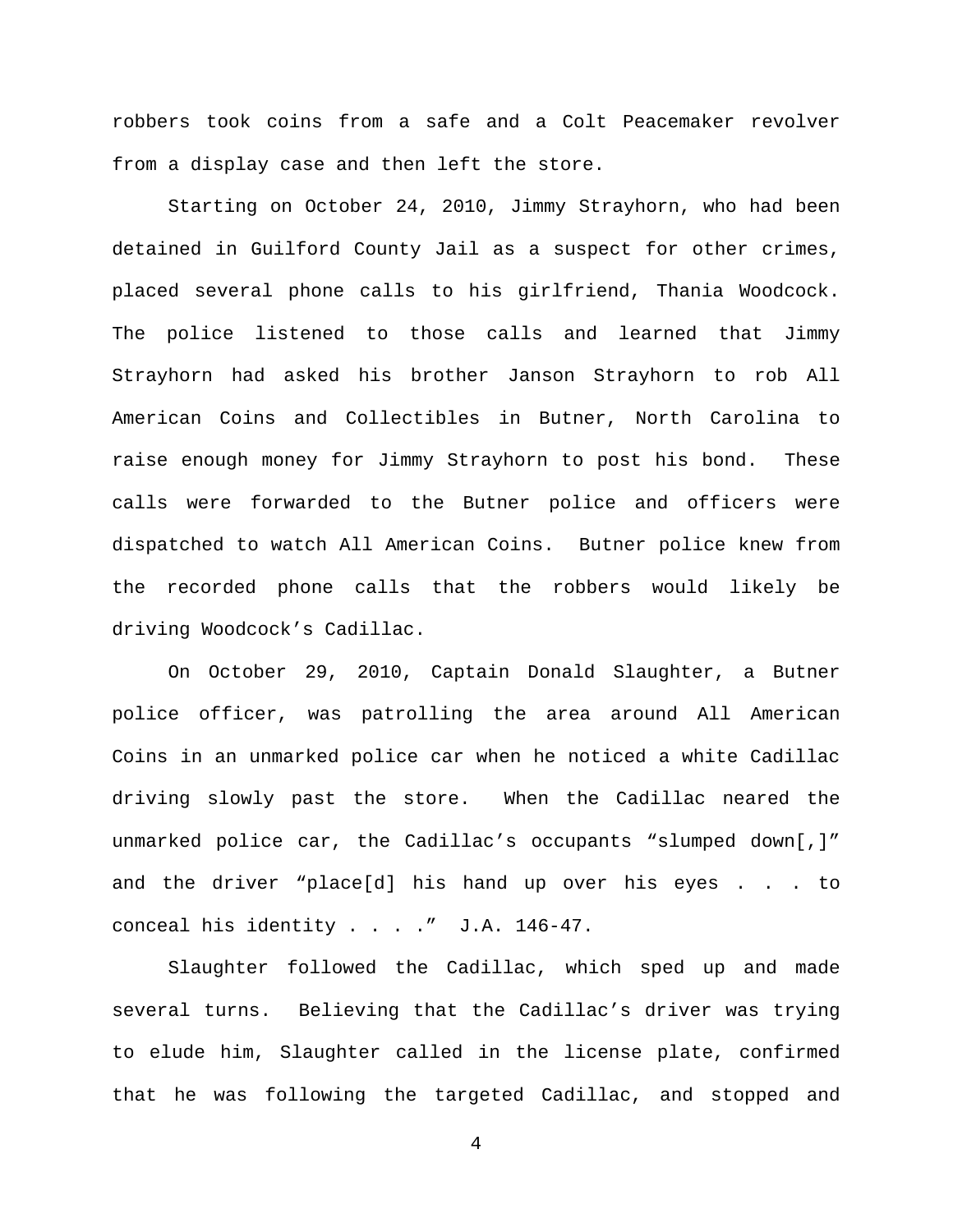searched the car along with Officer Knutson, who had been called for back-up assistance. The officers discovered that Janson Strayhorn was the Cadillac's driver, Kenneth Jones was the passenger, and the vehicle was registered to Woodcock, Jimmy Strayhorn's girlfriend. Upon searching the Cadillac, the police found in the back seat a book bag and a laptop bag each containing a revolver. One of the revolvers was the Colt Peacemaker stolen from P & S Coins.

After arresting Janson Strayhorn and Jones, the officers obtained a search warrant for Woodcock's house. There, the police found the same type of black zip tie as those used in the P & S Coins robbery, a coin taken from P & S Coins, and ammunition. It is undisputed that Jimmy Strayhorn resided, at least occasionally, at the Woodcock residence but that Janson Strayhorn did not.

As a result of these incidents, Defendants Janson Strayhorn and Jimmy Strayhorn were charged with one count each of: robbery in violation of the Hobbs Act, which prohibits actual or attempted robbery or extortion affecting interstate or foreign commerce (Count One); using, by brandishing, a firearm in relation to that robbery (Count Two); conspiracy to commit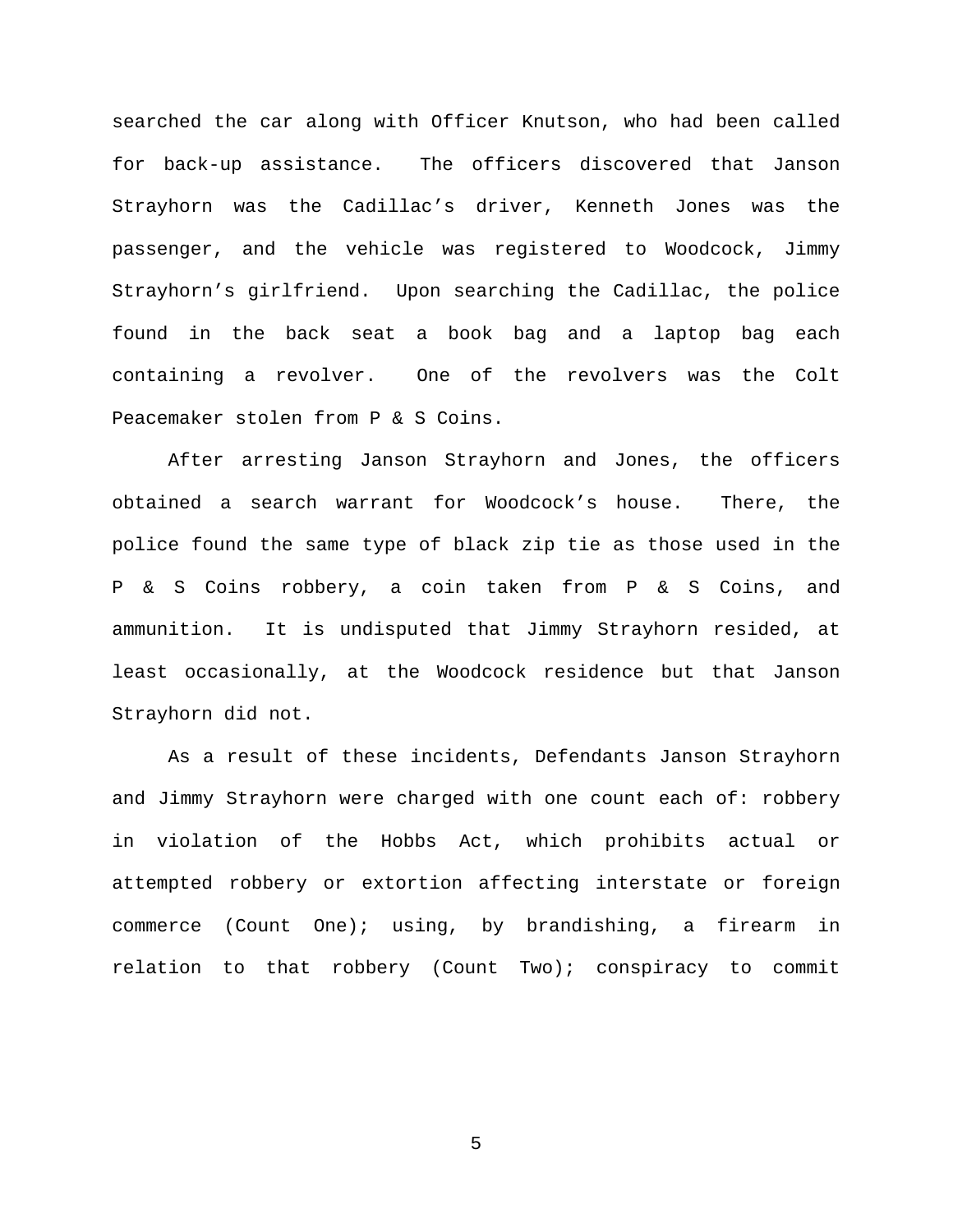robbery in violation of the Hobbs Act (Count Three); and using a firearm in relation to the conspiracy (Count Four).<sup>1</sup>

At the ensuing joint trial, various witnesses testified, including Sims from P & S Coins, who identified Jimmy Strayhorn as one of the robbers. Notably, Sims did not identify Janson Strayhorn. Jimmy Strayhorn's DNA was also found on the plastic zip ties left in P & S Coins.

Additionally, a fingerprint expert testified that a partial fingerprint on the duct tape used to bind Sims's feet belonged to Janson Strayhorn. But the expert testified that he could not determine when that fingerprint had been imprinted on the tape and that such a print could remain on the tape for as long as a year.

Defendants unsuccessfully moved for a judgment of acquittal from the jury verdicts of guilty on all counts; they now appeal to this Court.

### II.

With his lead argument, Janson Strayhorn contends that the government failed to adduce sufficient evidence to support his convictions involving the P & S Coins robbery and that the

 <sup>1</sup> Janson Strayhorn was also charged with two firearm offenses, Counts Five and Six. But his appellate brief contains no argument as to Count Five, and Count Six was dismissed at trial and is thus not before us.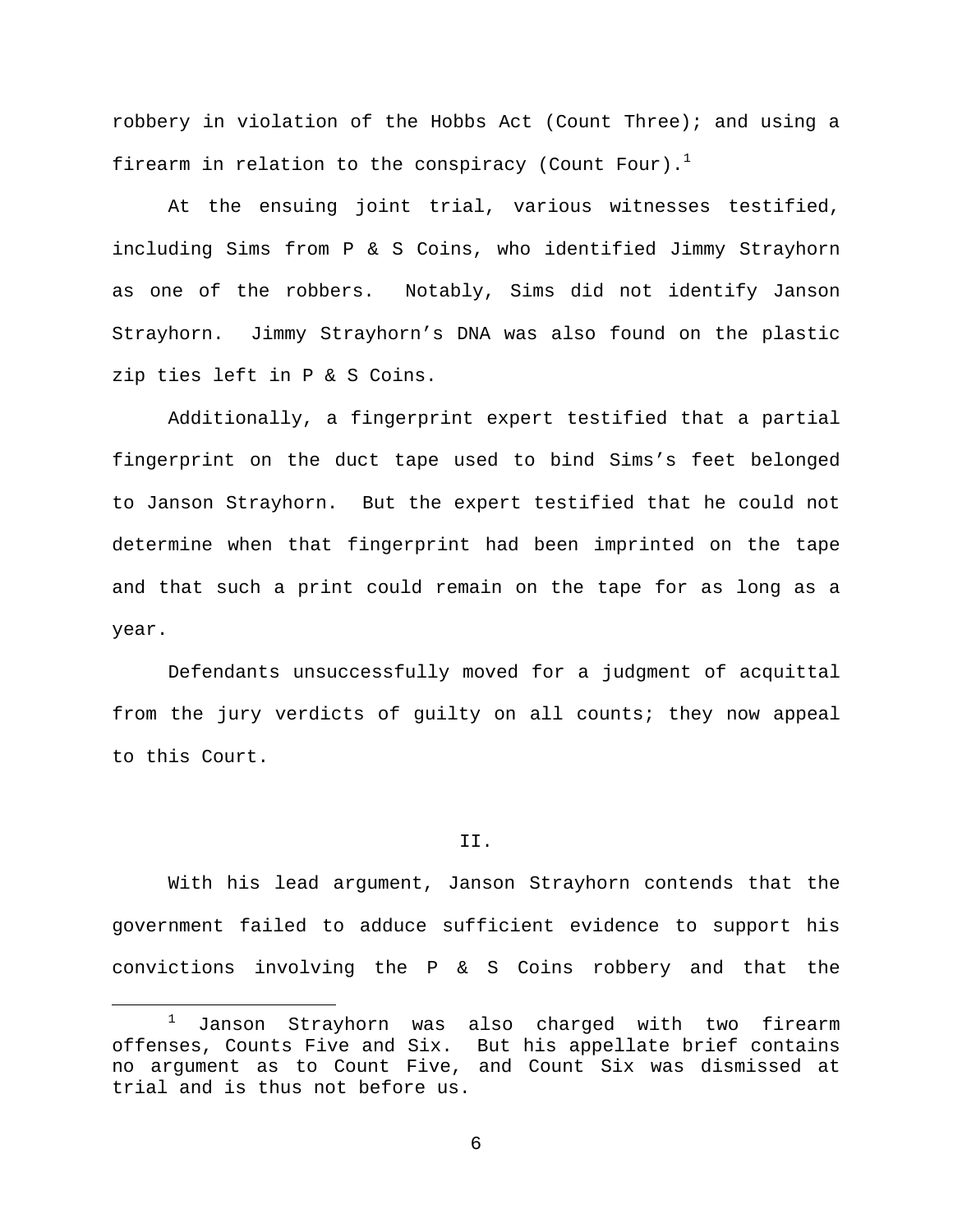district court erred in denying his motion for judgment of acquittal. We review the denial of his motion for judgment of acquittal de novo. United States v. Hickman, 626 F.3d 756, 762 (4th Cir. 2010). Specifically, "[w]e review the sufficiency of the evidence to support a conviction by determining whether there is substantial evidence in the record, when viewed in the light most favorable to the government, to support the conviction." United States v. Jaensch, 665 F.3d 83, 93 (4th Cir. 2011) (quotation marks omitted). "'[S]ubstantial evidence is evidence that a reasonable finder of fact could accept as adequate and sufficient to support a conclusion of a defendant's guilt beyond a reasonable doubt.'" Id. (alteration in original) (quoting United States v. Burgos, 94 F.3d 849, 862 (4th Cir. 1996) (en banc)).

"In determining whether the evidence was sufficient to support a conviction, a reviewing court must determine whether '*any* rational trier of fact could have found the essential elements of the crime beyond a reasonable doubt.'" United States v. Madrigal–Valadez, 561 F.3d 370, 374 (4th Cir. 2009) (quoting Jackson v. Virginia, 443 U.S. 307, 319 (1979)). As we have emphasized, in sufficiency challenges our focus "is the complete picture that the evidence presents." Burgos, 94 F.3d at 863. We thus consider the evidence "in cumulative context" rather than "in a piecemeal fashion[.]" Id.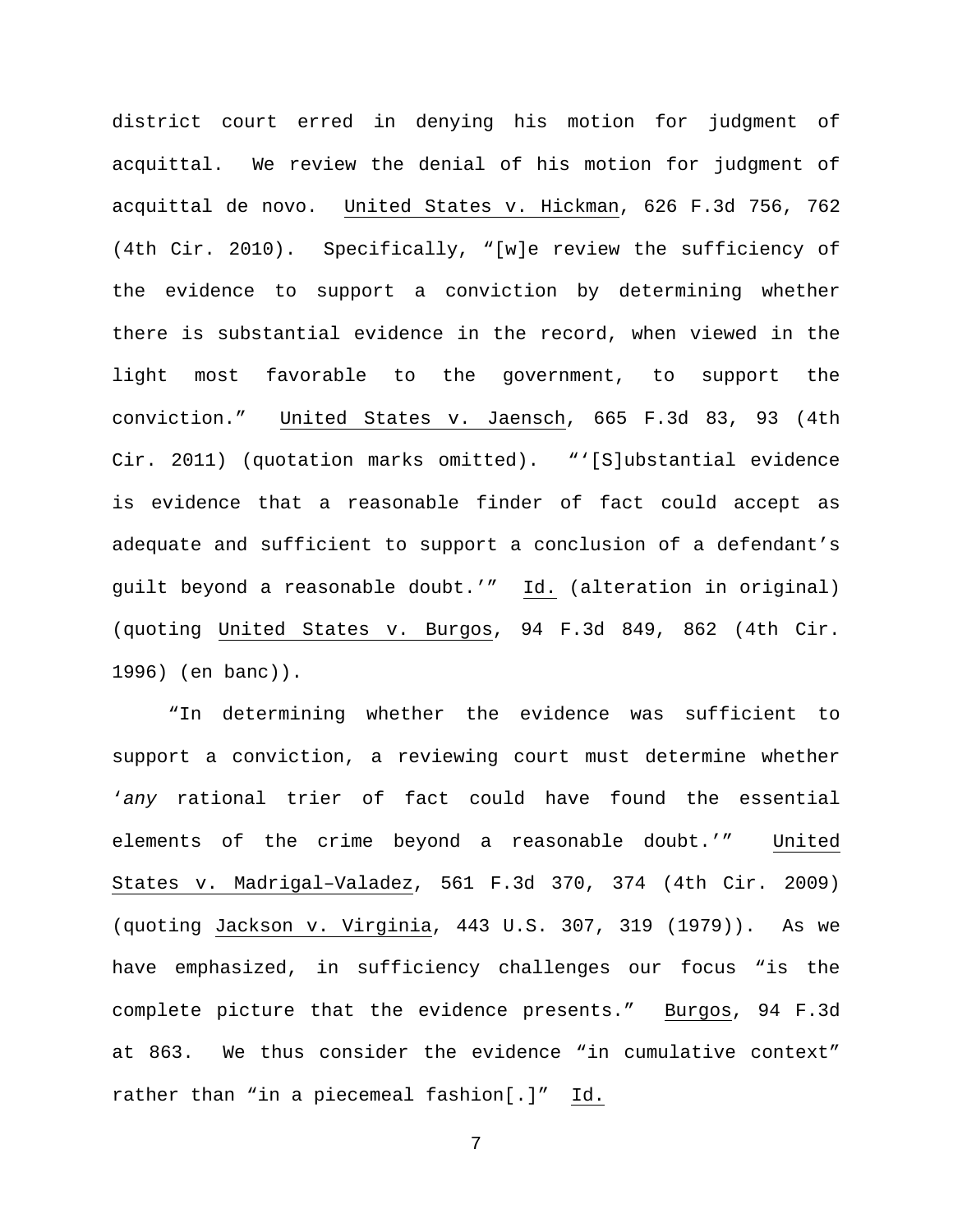Defendants were convicted of two counts relating to P & S Coins. The first was robbery in violation of the Hobbs Act. "A Hobbs Act violation requires proof of two elements: (1) the underlying robbery or extortion crime, and (2) an effect on interstate commerce." United States v. Williams, 342 F.3d 350, 353 (4th Cir. 2003). The Hobbs Act defines robbery as "the unlawful taking or obtaining of personal property from the person . . . by means of actual or threatened force, or violence, or fear of injury, . . . to his person or property . . . at the time of the taking or obtaining." 18 U.S.C. § 1951(b)(1).

The second P & S Coins-related count was for using, by brandishing, a firearm in violation of 18 U.S.C. § 924(c)(1). To successfully prosecute that crime, the government "must show two elements: (1) the defendant used or carried a firearm, and (2) the defendant did so during and in relation to a drug trafficking offense or crime of violence." United States v. Mitchell, 104 F.3d 649, 652 (4th Cir. 1997).

We must first determine whether the government presented sufficient evidence to support Janson Strayhorn's convictions on the two P & S Coins-related charges. The centerpiece of the government's case against Janson Strayhorn consisted of a partial fingerprint on an easily movable object, i.e., duct tape. This Court has spoken on the sufficiency of such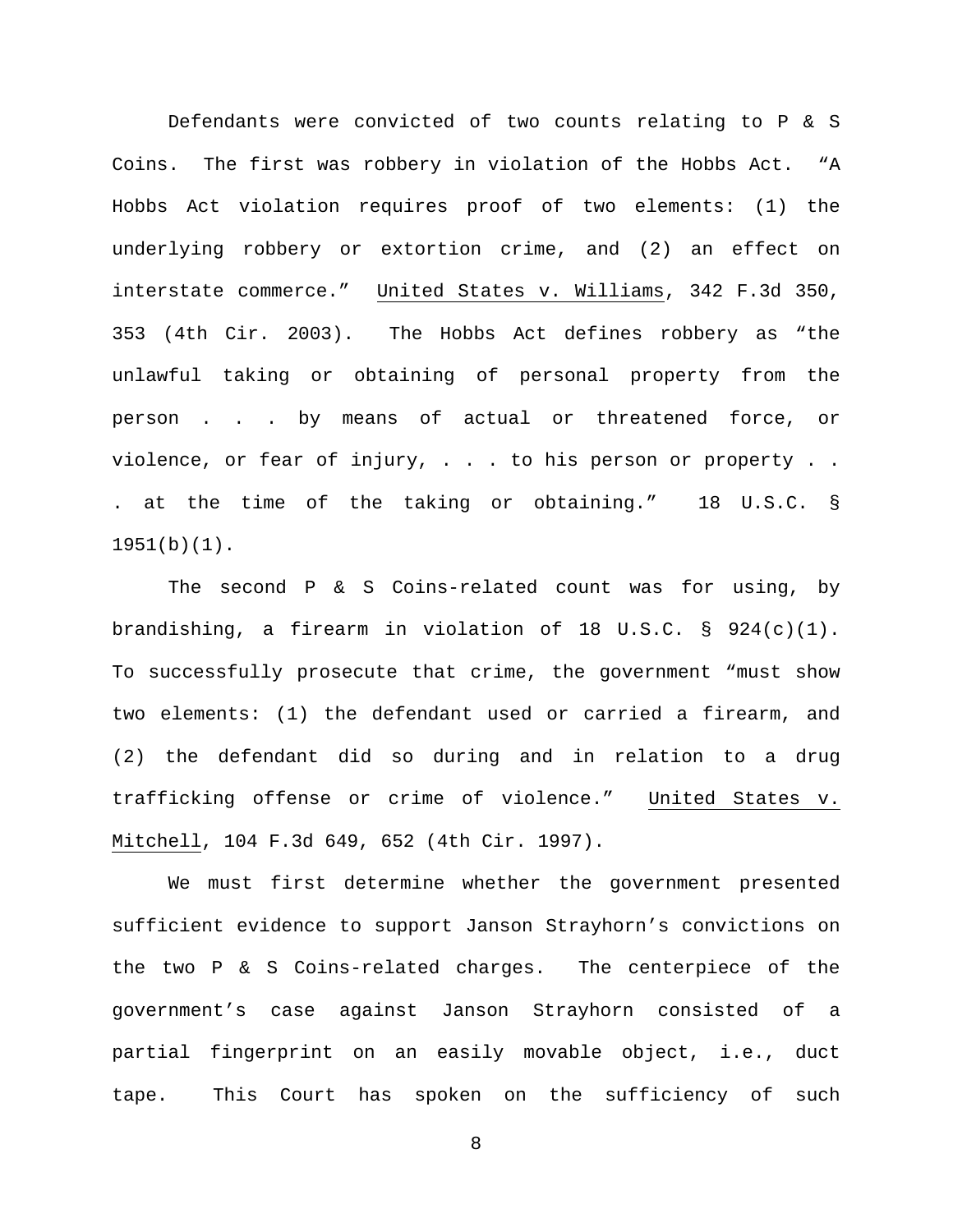fingerprint evidence before, and a close review of our precedent is instructive.

In United States v. Corso, we reversed a burglary conviction because we found that the government's evidence was insufficient. 439 F.2d 956, 957 (4th Cir. 1971) (per curiam). In that case, the evidence included the defendant's fingerprint on a matchbook cover that had been used by thieves to jam a lock, screwdrivers, and expert testimony that marks found on the door where the matchbook had been used had been made by one of the screwdrivers. Id. Witnesses also testified that the defendant made credit purchases with cash down payments soon after the burglary, and evidence indicated that more than a year before the burglary, the defendant had worked laying tile in a nearby building. Id. We held that the defendant's fingerprint on the matchbook cover was insufficient to support a burglary conviction.

In reaching that conclusion, we noted that "[t]he probative value of an accused's fingerprints upon a readily movable object is highly questionable, unless it can be shown that such prints could have been impressed *only* during the commission of the crime." Id. Such timing evidence was lacking. Regarding the rest of the government's evidence, we explained that some was without probative value and that the rest constituted an "accumulation of purely circumstantial evidence" that was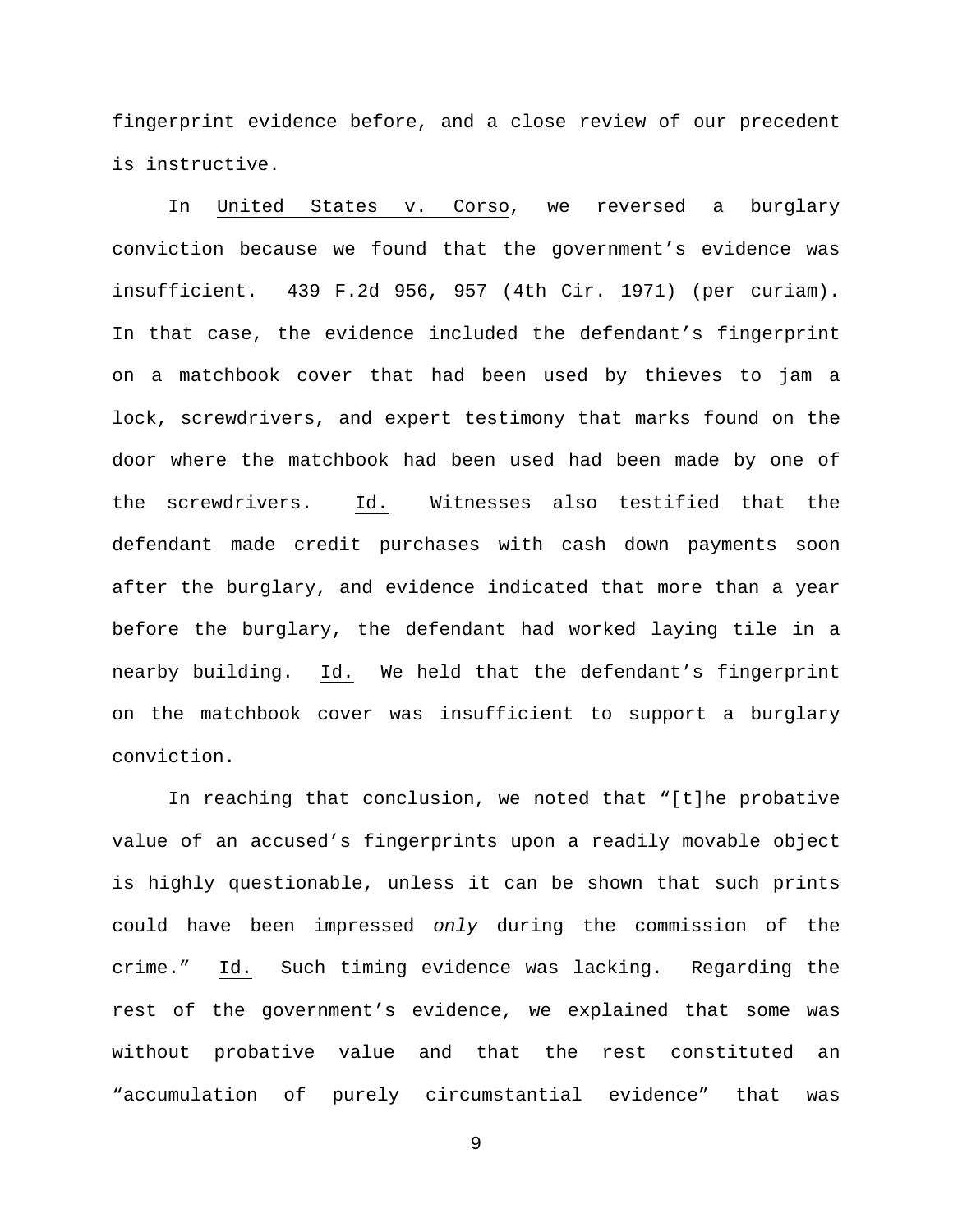insufficient "to permit the jury to find the defendant guilty beyond a reasonable doubt." Id.

Similarly, in United States v. Van Fossen, we held that evidence of fingerprints on two photographic negatives and one engraving plate could not sustain the defendant's counterfeiting conviction because it was not supported by other evidence indicating that the fingerprints were imprinted at the time of a crime. 460 F.2d 38, 40-41 (4th Cir. 1972). We focused on the fact that, "[t]o warrant conviction the trier of fact must be able to reasonably infer from the circumstances that the fingerprints were impressed at the time the crime was committed." Id. at 41. But the government had failed to show when the defendant's fingerprints were imprinted on these moveable objects. "For this reason the prosecution rest[ed] on conjecture and suspicion[,]" and "the jury could only have guessed" that the imprinting occurred during the commission of the crime. Id.

By contrast, in United States v. Harris, we upheld a conviction where the defendant's fingerprints were on a note which read "'this is a holdup'" that was handed to a teller during a bank robbery. 530 F.2d 576, 579 (4th Cir. 1976) (per curiam). Significantly, however, the government presented additional incriminating evidence, namely, the defendant's own "detailed confession[,]" which was admitted even though the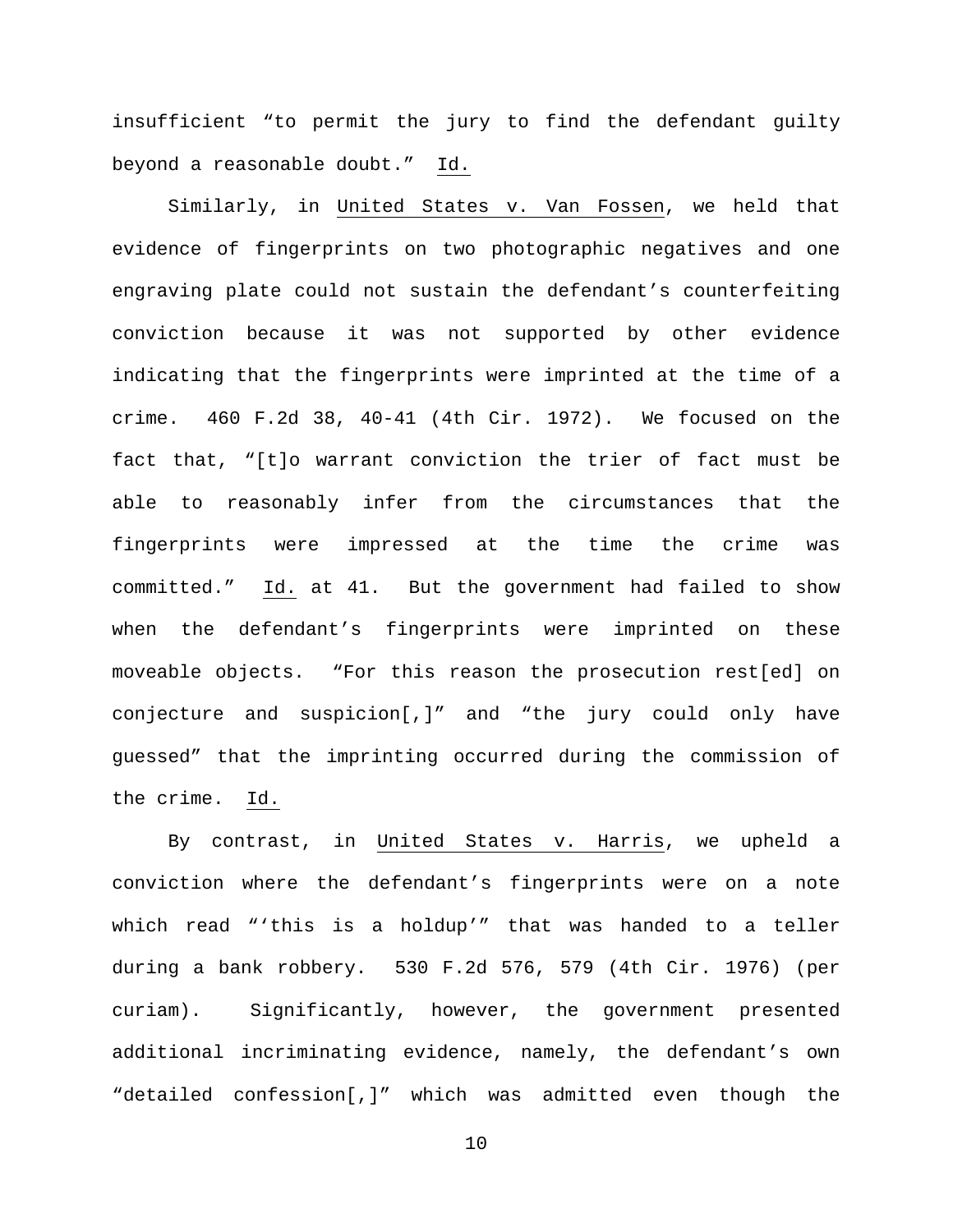defendant repudiated the confession before the trial. Id. In that context, we found "substantial evidence to permit the jury to find a guilty verdict beyond a reasonable doubt." Id. Similarly, in United States v. Anderson, we sustained several bank robbery convictions supported, in part, by fingerprints on movable objects.  $611$  F.2d 504, 508-09 (4th Cir. 1979). $^2$  As in Harris, however, "additional substantial evidence" supported those convictions. Id. at 509.

Finally, in Burgos, this Court sustained the defendant's drug convictions supported in part by a fingerprint on a plastic bag containing cocaine base. 94 F.3d at 874-75. Crucially, we noted that the fingerprint "was not the only incriminating evidence establishing Burgos's guilt; rather, there was an abundance of evidence establishing that Burgos was guilty  $\ldots$ . ." Id. That evidence included "conclusive" incriminating testimony that, for example, the defendant "knew" that his coconspirators had crack cocaine on them and that the plan was "to sell the dope" at a North Carolina university. Id. at 865, 875.

Viewing these cases holistically, they reveal that in challenges to convictions involving fingerprints on movable objects, in the absence of evidence regarding when the

 $2$  We reversed in part as to one robbery, however, because<br>evidence was adduced connecting either appellant "no evidence was adduced connecting either appellant specifically with the crime charged." Id. at 509 (emphasis omitted).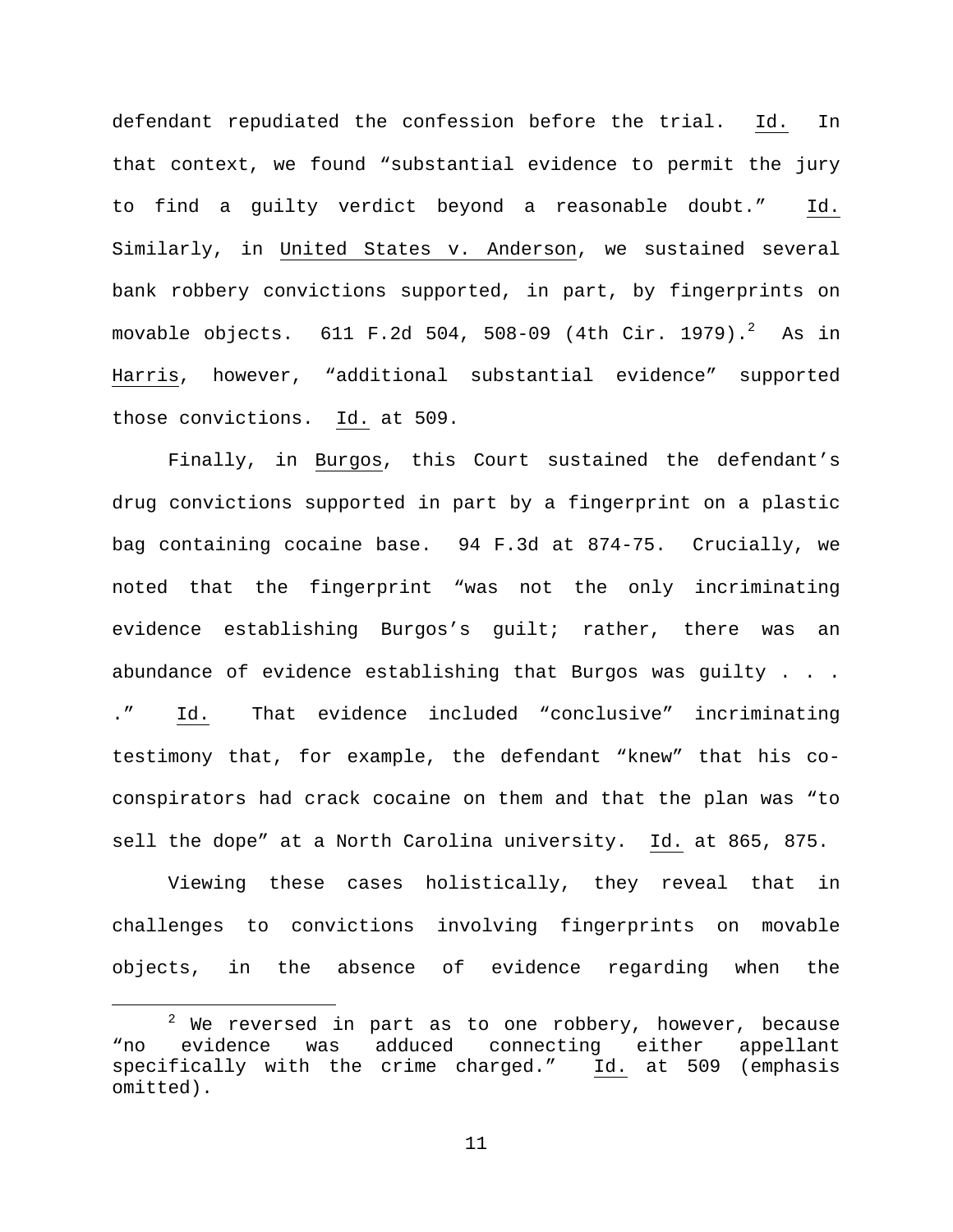fingerprints were made, the government must marshal sufficient additional incriminating evidence so as to allow a rational juror to find guilt beyond a reasonable doubt. Although the government may meet this burden with circumstantial evidence, that evidence must be sufficiently incriminating to support the conviction.

Here, it is undisputed that the fingerprint evidence against Janson Strayhorn as to Counts One and Two consists of one partial fingerprint on the duct tape used in the P & S Coins robbery. The duct tape is, without question, an easily movable object. And the government's expert conceded that he had no way to determine when Janson Strayhorn's fingerprint was imprinted on the tape and that the fingerprint could have been impressed even a year earlier. The probative value of the fingerprint evidence here is thus "highly questionable[.]" Corso, 439 F.2d at 957.

In addition to the partial fingerprint, the "most significant" incriminating evidence the government offered is Janson Strayhorn's "possession" of the Colt Peacemaker. Appellee's Br. at 28. That gun had been taken during the P & S Coins robbery and was found in the Cadillac that Janson Strayhorn was driving when Butner police stopped him near All American Coins.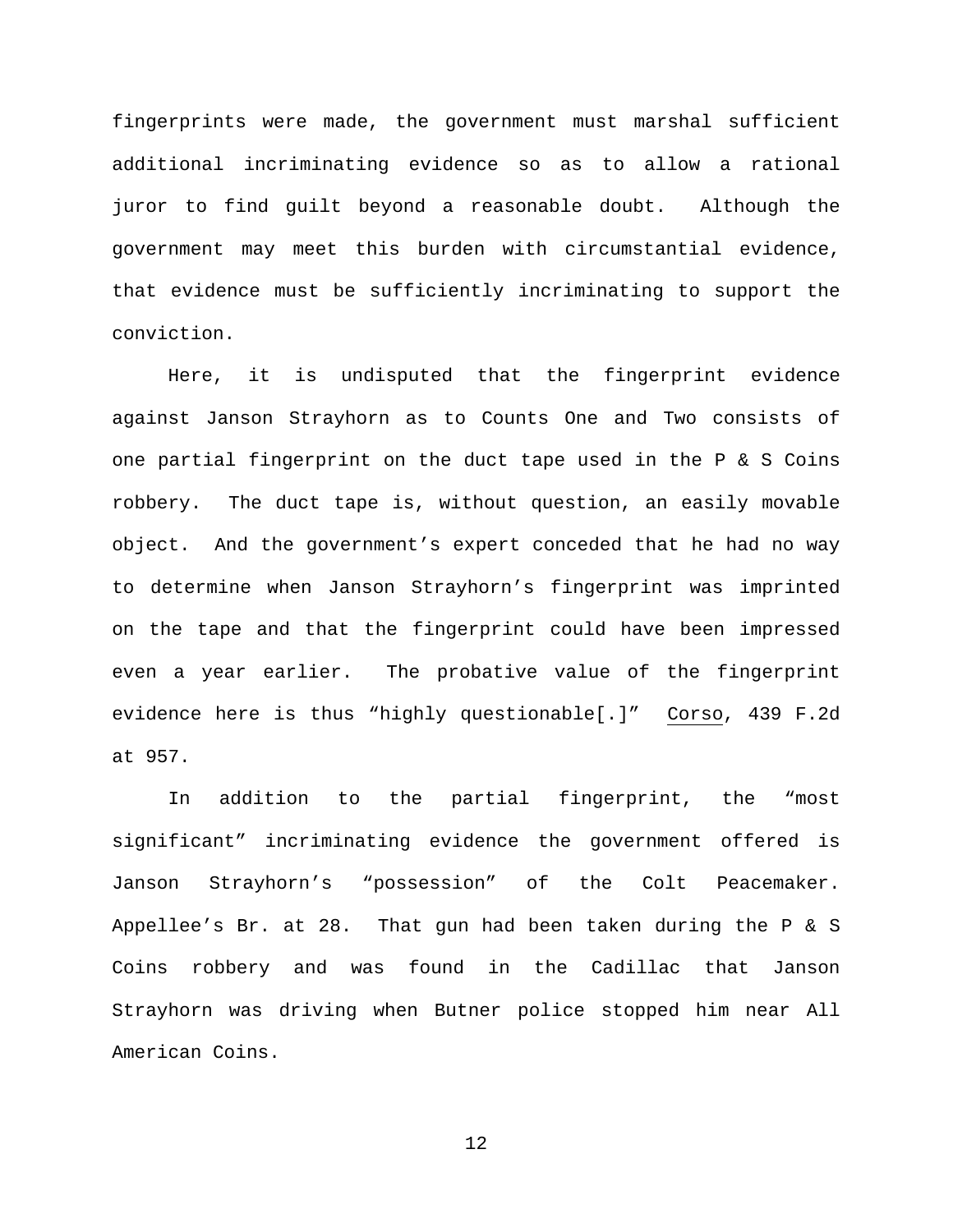In general, unexplained possession of recently stolen property may permit an inference of theft. See e.g., United States v. Long, 538 F.2d 580, 581 (4th Cir. 1976). In United States v. Newsome, this Court looked to the specific facts and context in determining that such an inference was appropriate. 322 F.3d 328, 333 (4th Cir. 2003). Regarding timing, we found that "there was evidence closely linking" the timing of the theft of the trees and subsequent sale of the stolen timber to nearby mills over a maximum two-week period. Id. ("Evidence showed that the trees discovered to have been cut down and stolen . . . around Memorial Day were sold by the defendants to the mills on May 24, May 30, and June 6 in close temporal proximity to their thefts."). Further, we noted that the property at issue—cherry tree logs illegally removed from national forests—was "huge and heavy" and "could [not] easily be moved and transferred from person to person." Id.

Engaging in a similar fact-specific inquiry here, we must conclude that the gun was no longer recently stolen by the time Butner police stopped Janson Strayhorn. Regarding timing, two months had passed between the P & S Coins robbery and Janson Strayhorn's arrest near All American Coins. The government introduced no evidence that Janson Strayhorn possessed the Colt until the days leading up to the planned robbery of All American Coins. In fact, Jones testified that the Colt, along with other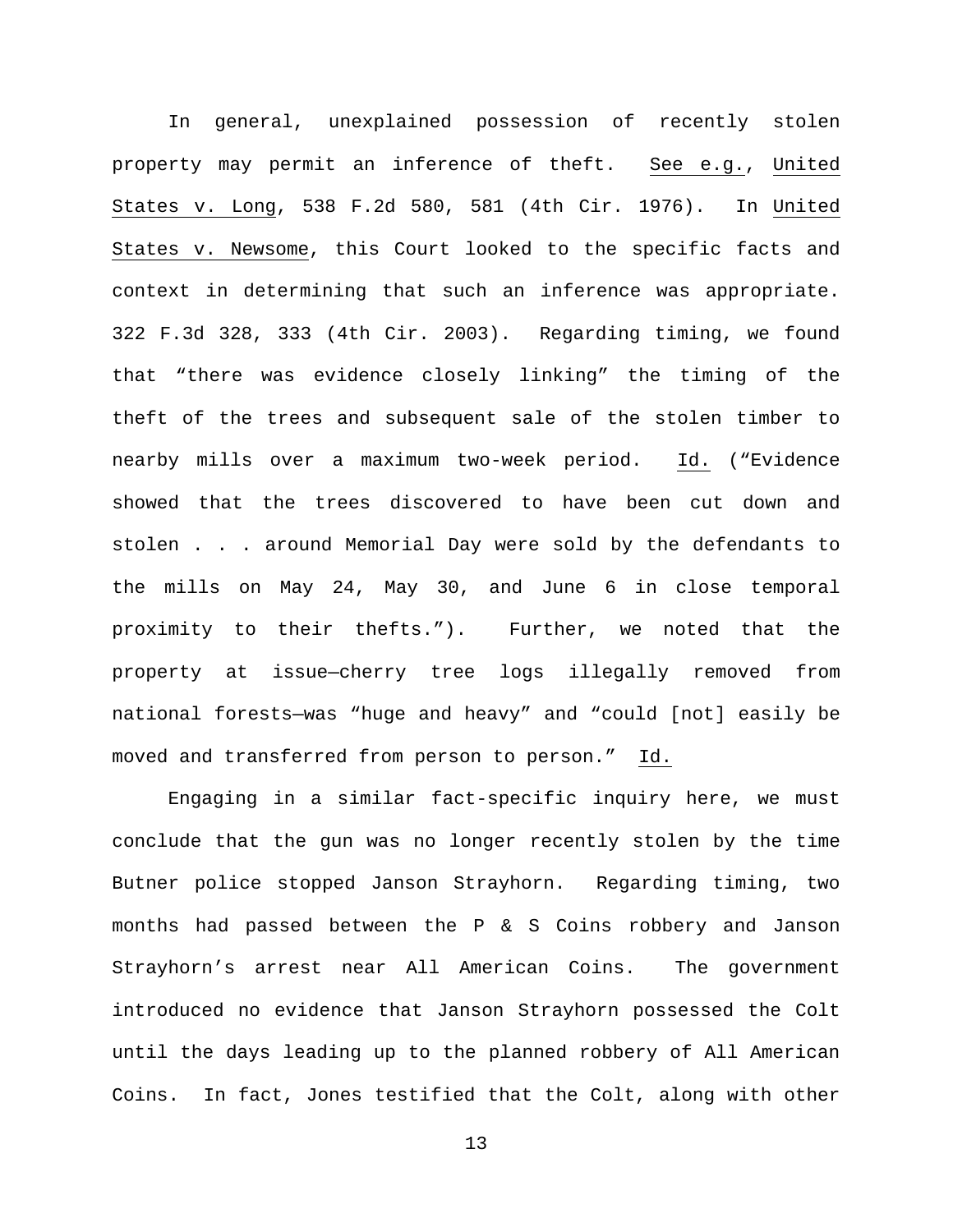guns, was at Woodcock's house and Jones picked it up from her house to give to Janson Strayhorn in the days before the planned All American Coins robbery after Jimmy Strayhorn was arrested. Further, the Colt was small, light, and easily transferable relative to the "huge and heavy" logs at issue in Newsome. 322 F.3d at 333. In addition, Janson Strayhorn's possession of the gun, assuming arguendo that he did knowingly possess it, was not unexplained. Janson Strayhorn's brother Jimmy, who participated in the P & S Coins robbery, asked Janson Strayhorn to commit the All American Coins robbery to help him post bail. To do so, Janson Strayhorn drove Jimmy Strayhorn's girlfriend's car, where the Colt was stored in a bag in the back seat. In light of these facts taken together, Janson Strayhorn's possession of the Colt Peacemaker did not properly allow for an inference of his having participated in its theft from P & S Coins.

Moving beyond the fingerprint and the Colt, the government submits that Janson Strayhorn's conspiring with his brother to commit the second robbery is probative of his guilt on the first robbery. But this is little more than an impermissible propensity argument, cf. Fed. R. Evid. 404(b), and certainly cannot serve to sustain Janson Strayhorn's P & S Coins-related convictions.

Finally, the government argues that the fact that Woodcock's vehicle was used in both the P & S Coins robbery and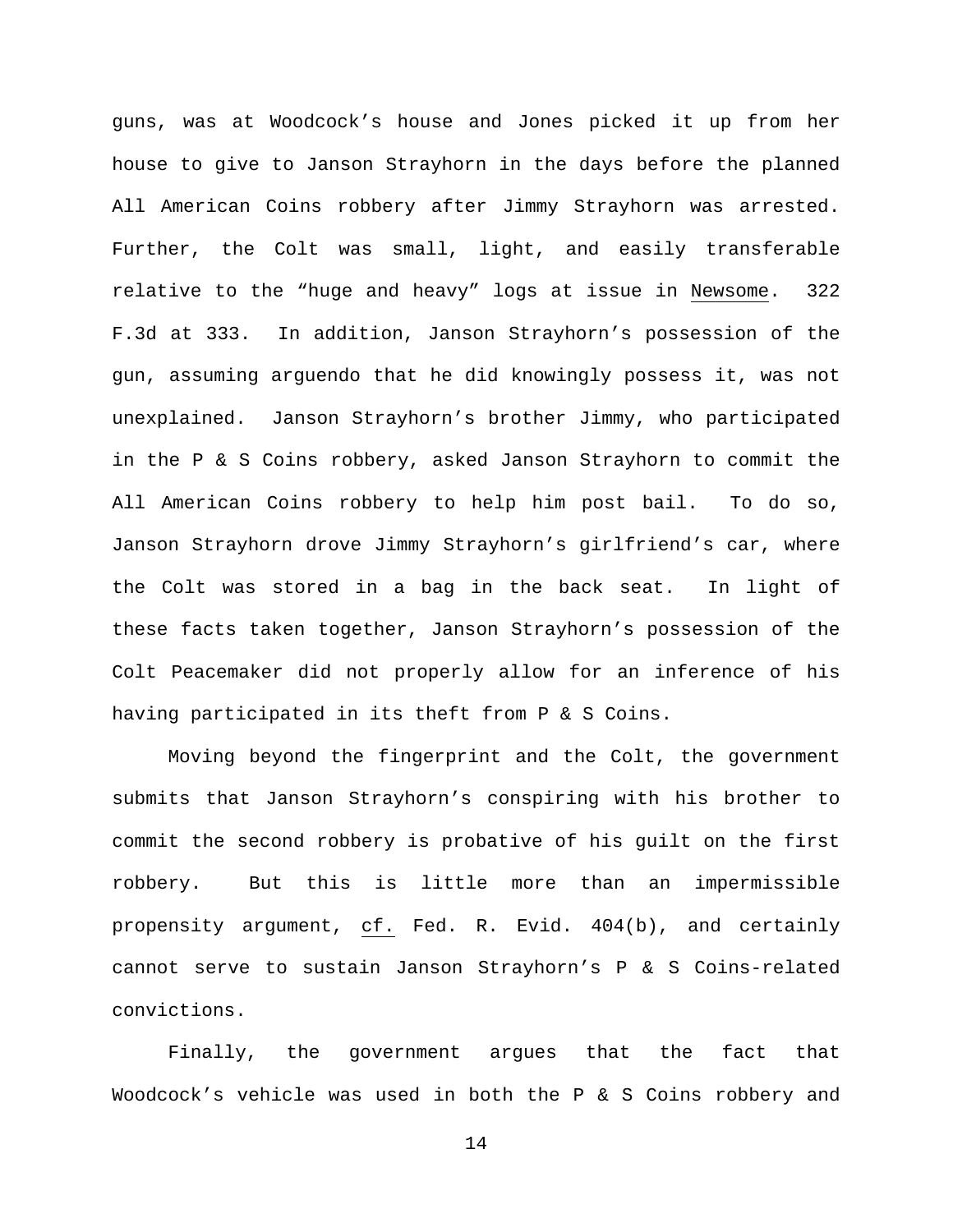the All American Coins incident and that the zip tie found in Woodcock's home was the same type as that used in the P & S Coins robbery somehow demonstrate Janson Strayhorn's guilt. We disagree. Although the car and zip tie might demonstrate Woodcock's involvement (or that of Jimmy Strayhorn, who was at least an occasional occupant of the Woodcock residence), this evidence is not helpful in answering the question presented here: whether substantial evidence linked Janson Strayhorn to the commission of the P & S Coins robbery.

In sum, a fingerprint on an easily movable object with no evidence of when it was imprinted is sufficient to support a conviction only when it is accompanied by additional incriminating evidence which would allow a rational juror to find guilt beyond a reasonable doubt. Here, the government failed to adduce such evidence. Accordingly, we reverse the district court's denial of Janson Strayhorn's motion for judgment of acquittal on Counts One and Two. $3$ 

#### III.

Janson Strayhorn also argues that the government failed to provide sufficient evidence to support his convictions on Counts

 <sup>3</sup> Because we reverse the denial of Janson Strayhorn's motion for judgment of acquittal on the P & S Coins-related counts, we need not address his argument that the district court improperly excluded Kenneth Jones's exculpatory testimony as to the P & S Coins robbery.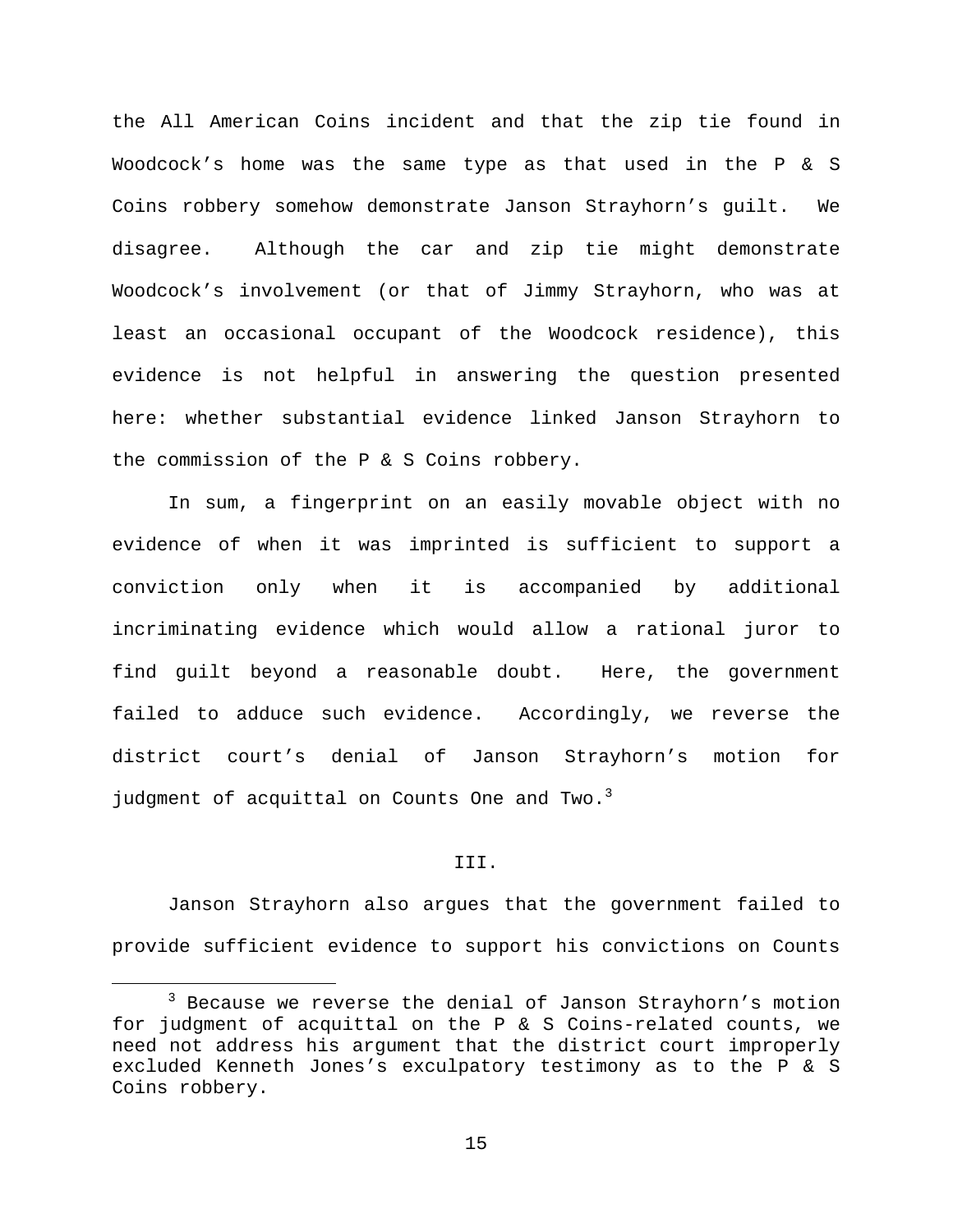Three and Four involving the conspiracy to rob All American Coins. Again, "[w]e review the sufficiency of the evidence to support a conviction by determining whether there is substantial evidence in the record, when viewed in the light most favorable to the government, to support the conviction." Jaensch, 665 F.3d at 93 (quotation marks omitted). And substantial evidence is "evidence that a reasonable finder of fact could accept as adequate and sufficient to support a conclusion of a defendant's guilt beyond a reasonable doubt." Id. (quotation marks omitted).

To prove a Hobbs Act conspiracy, the government must prove that the defendant agreed with at least one other person to commit acts that would satisfy the following three elements:

(1) that the defendant coerced the victim to part with property; (2) that the coercion occurred through the wrongful use of actual or threatened force, violence or fear or under color of official right; and (3) that the coercion occurred in such a way as to affect adversely interstate commerce.

United States v. Buffey, 899 F.2d 1402, 1403 (4th Cir. 1990).

 To prove the firearm charge in violation of 18 U.S.C. §  $924(c)(1)$ , the government must show that the defendant used or carried a firearm and that he did so during and in relation to a drug trafficking crime or a crime of violence. Mitchell, 104 F.3d at 652.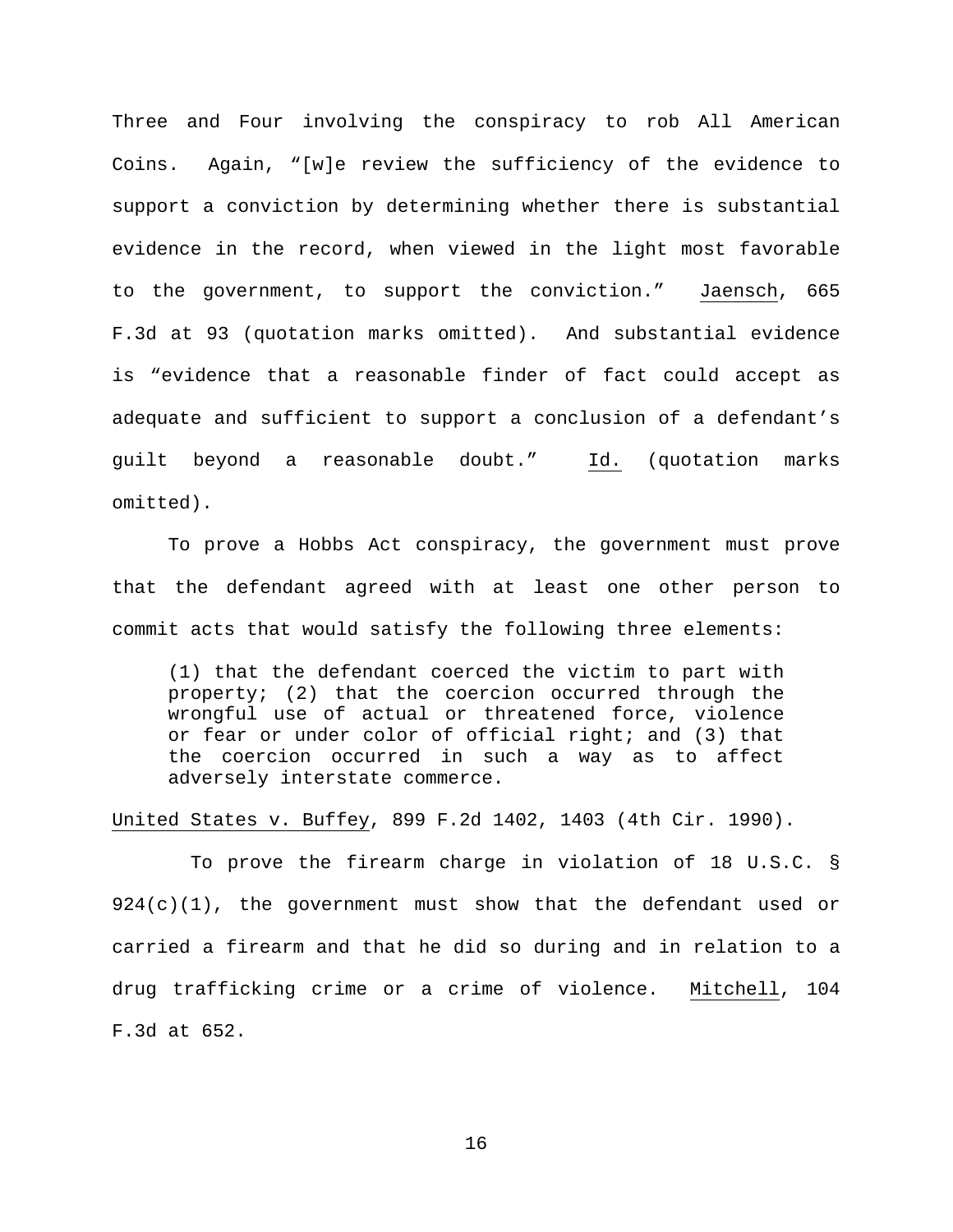Janson Strayhorn argues that he intended to sell the Colt Peacemaker rather than rob All American Coins. Even assuming that to be true, substantial record evidence supports Janson Strayhorn's All American Coins-related convictions.

Specifically, recorded telephone calls that Jimmy Strayhorn placed from the Guilford County Jail reflect that Janson Strayhorn wanted to "get rid of that gun" but that Jimmy Strayhorn suggested Janson Strayhorn "use it" instead. Supp. J.A. 4. Defendants then discussed how much money Jimmy Strayhorn needed to make bail, and Jimmy Strayhorn described a "move" that would enable Janson Strayhorn to raise all of the money. Supp. J.A. 5-7. Although Janson Strayhorn stated that "[his] face ain't going to be seen" and that he intended to go only to "show[] them where it's at[,]" he nevertheless plainly agreed to do the "move" the next day: the morning of October 28, 2010. Supp. J.A. 7-8. The plans failed on October 28 because Jones was unavailable. On October 29, Defendants and Woodcock discussed the robbery again on a recorded call, and Jimmy Strayhorn described the plan in detail: Janson Strayhorn would get Woodcock's car and pick up Jones, they would "make that move[,]" and then Janson Strayhorn would return the car to Woodcock. Supp. J.A. 25. The transcript of the phone calls leaves little, if any, doubt that Janson Strayhorn agreed to the plan, even if he did so reluctantly.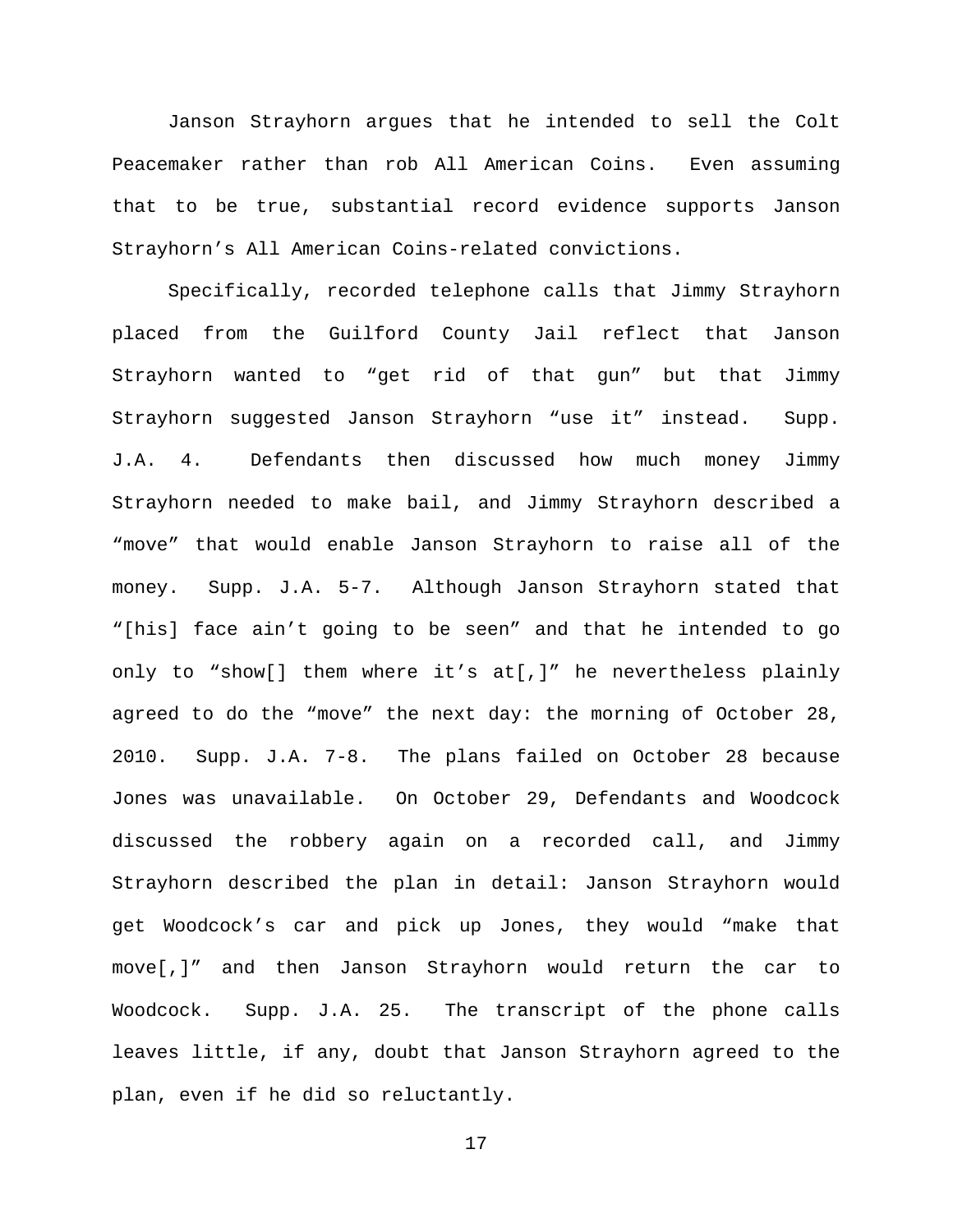The government also proffered the transcript of a phone call that Janson Strayhorn placed to Woodcock after he had been arrested. That call reflects Janson Strayhorn's anger at having agreed to the plan. Janson Strayhorn further stated that he was "thankful we ain't caught in no act of doing nothing[,]" but that they were stopped before the robbery commenced. Supp. J.A. 37-38.

In addition to the recorded calls, the evidence reflected that Janson Strayhorn took steps to carry out the robbery. First, Jones testified that Janson Strayhorn drove him to Butner using Woodcock's car. Second, Butner police stopped Janson Strayhorn after seeing him drive Woodcock's car past All American Coins with Jones as a passenger. Third, a search of the car turned up two guns.

In sum, the record contains substantial evidence, when viewed in the light most favorable to the government, to support Janson Strayhorn's All American Coins-related convictions. The district court did not, therefore, err in denying his motion for judgment of acquittal as to Counts Three and Four.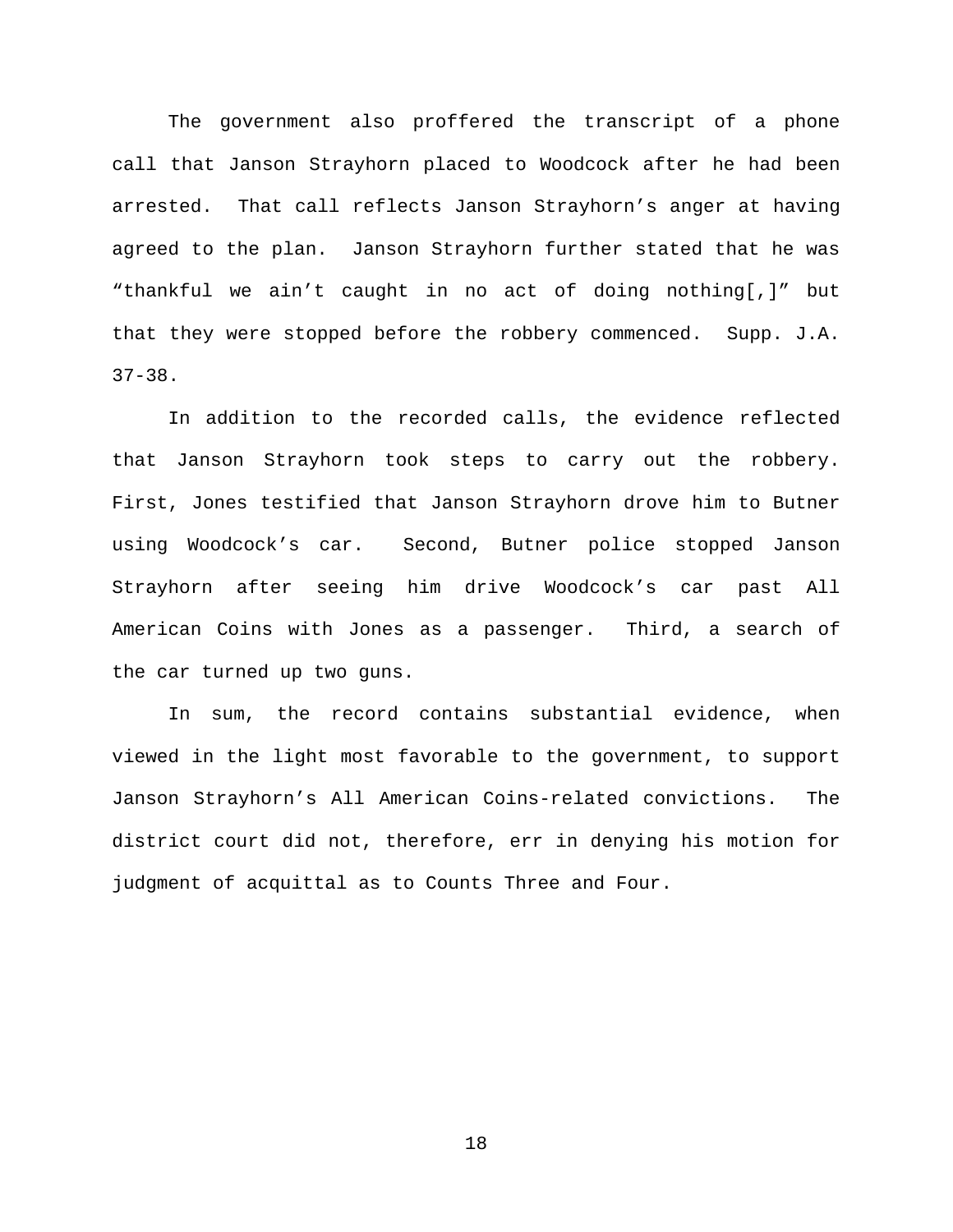Finally, Jimmy Strayhorn appeals his sentence as to his Section 924 offense.<sup>4</sup> We hold, as the government conceded, that Jimmy Strayhorn's case must be remanded for resentencing in light of Alleyne v. United States, 133 S. Ct. 2151 (2013). In Alleyne, the Supreme Court overruled prior case law and held that "any fact that increases the mandatory minimum is an 'element' that must be submitted to the jury." Alleyne, 133 S. Ct. at 2155, 2158-63. In Alleyne, as here, the defendant was convicted of robbery affecting commerce and use of a firearm during and in relation to a crime of violence under Section 924. The Supreme Court noted that the district court "imposed [a] 7– year mandatory minimum sentence based on its finding by a preponderance of evidence that [a] firearm was 'brandished.'" Id. at 2163. But because the brandishing finding "increased the penalty to which the defendant was subjected, it was an element, which had to be found by the jury beyond a reasonable doubt." Id. The Court thus vacated the defendant's sentence and

 <sup>4</sup> Janson Strayhorn also appealed his sentence relating to the order of sentencing on multiple Section 924 convictions. Because we reverse the district court's denial of Janson Strayhorn's motion for judgment of acquittal as to the P & S Coins-related Section 924 conviction, he now has only one 924 conviction (for which he did not receive a brandishing enhancement) and his argument is moot.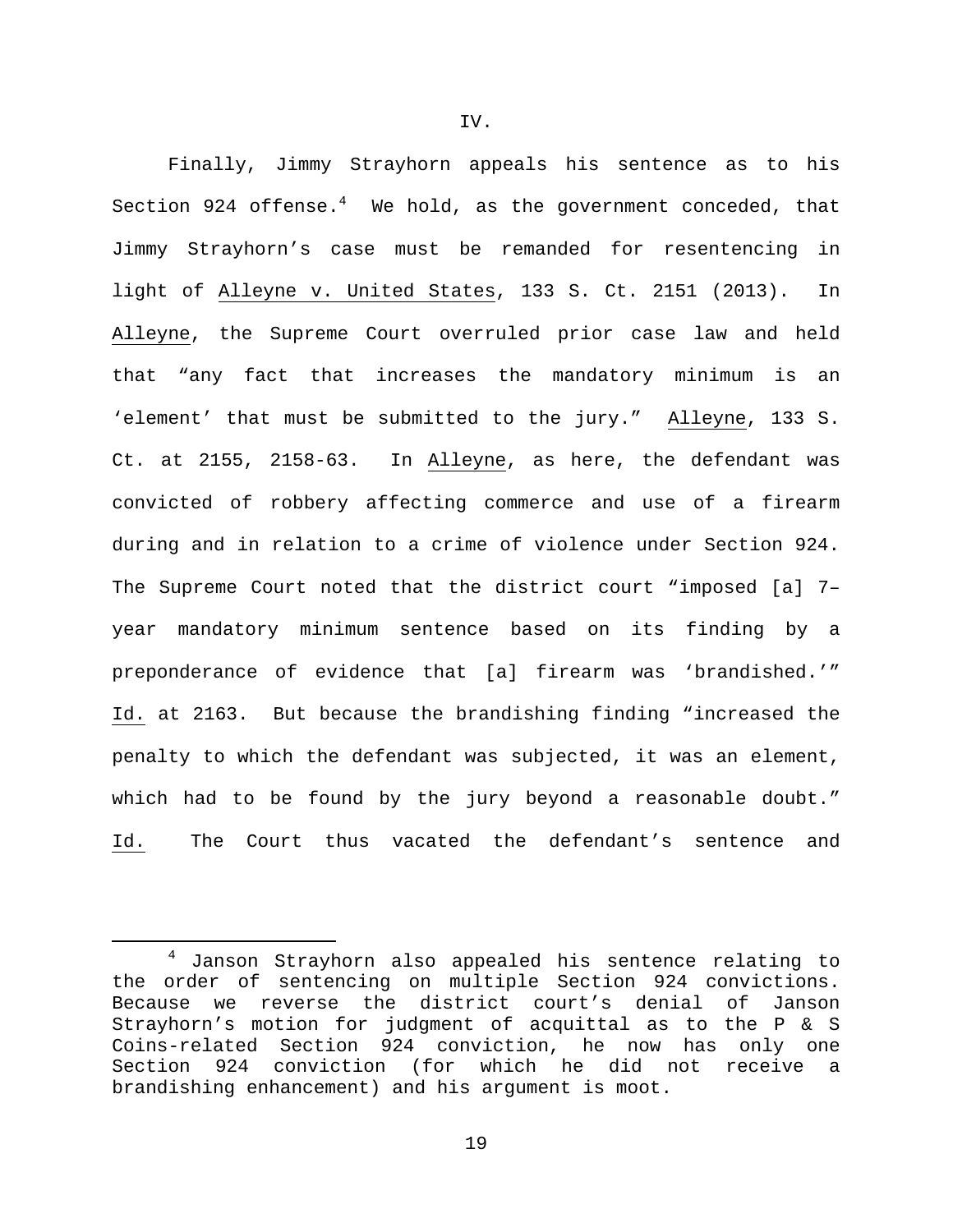remanded for resentencing in accordance with the jury's verdict, i.e., without the increased prison time for brandishing.

Although the Supreme Court decided Alleyne after the conclusion of Jimmy Strayhorn's trial and sentencing, Alleyne nevertheless applies because this appeal was still pending. Griffith v. Kentucky, 479 U.S. 314, 328 (1987) ("[A] new rule for the conduct of criminal prosecutions is to be applied retroactively to all cases, state or federal, pending on direct review or not yet final, with no exception for cases in which the new rule constitutes a 'clear break' with the past.").

In this case, Count Two charged Jimmy Strayhorn with "knowingly carry[ing] and us[ing], by brandishing, a firearm" during the P & S Coins robbery in violation of 18 U.S.C. § 924(c)(1)(A)(ii). The district court's jury instructions reflected that brandishing was one method of "using" the firearm rather than an element of the charged offense. See J.A. 683 ("To use a firearm means to brandish it, to point it at a person, to display it visibly, to fire it, to specifically refer to or speak about it, or otherwise to actively employ the gun during or in relation to the robbery."). However, the jury needed to find that the defendants brandished a firearm as an element of the offense for the higher mandatory minimum to apply. Because the record reflects that the jury made no such brandishing finding here, the enhanced mandatory minimum for